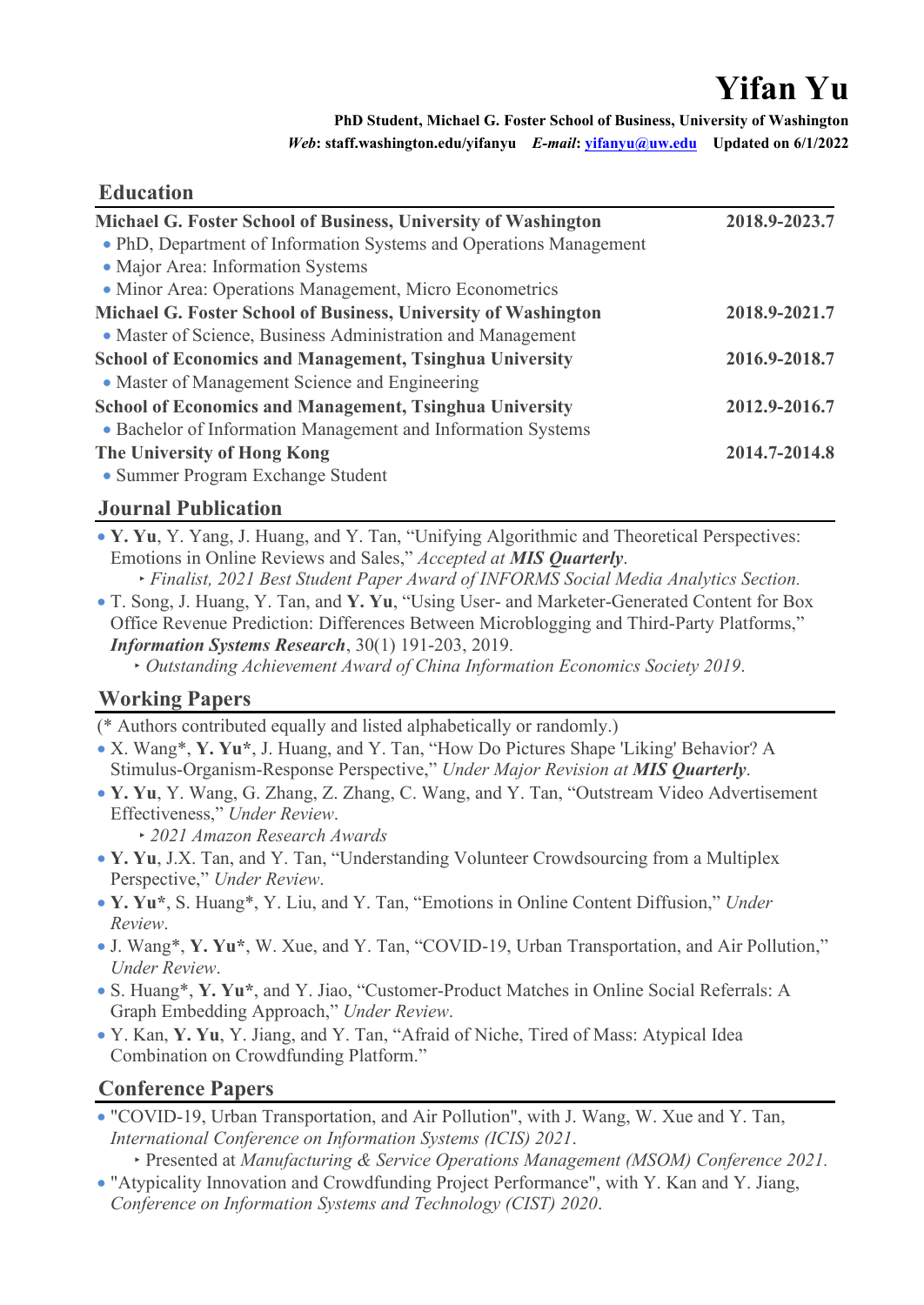- ‣ *Best Paper Runner-up and Best Student Paper Nomination.*
- ‣ Presented at *15th INFORMS Annual Meeting (INFORMS) 2020.*
- "Emotions in Online Content Diffusion", with S. Huang and Y. Liu, *Conference on Information Systems and Technology (CIST) 2020*.
	- ‣ Presented at *14th INFORMS Annual Meeting (INFORMS) 2019.*
- "Beyond Text: Do Pictures Provided by Consumers Affect Social Engagement?" with X. Wang, J. Huang and Y. Tan, *15th INFORMS Annual Meeting (INFORMS) 2020*.
- "Analysis of a Large-Scale Online Volunteer Network: Retention, Migration and Engagement", with J.X. Tan, and Y. Tan, *14th INFORMS Annual Meeting (INFORMS) 2019*.
- "How Emotions Impact Online Content Spread: Evidence from a Massive Online Social Network", with S. Huang, Y. Liu and Y. Tan, *Conference on Digital Experimentation (CODE) 2019*.
	- ‣ Presented at *Marketing Science Conference 2020.*
	- ‣ Presented at *IC2S2 (International Conference on Computational Social Science) 2020.*
- "Emotions in Online Reviews and Product Sales: An Investigation of the Movie Industry", with Y. Yang, J. Huang and Y. Tan, *14th INFORMS Workshop on Data Mining and Decision Analytics (DMDA) 2019*.

‣ Presented at *China Marketing International Conference (CMIC) 2019.*

• "The Predictive Power of Discrete Emotions in Microblogging Messages: An Empirical Study in the Movie Industry", with J. Huang and Y. Tan, *China Summer Workshop on Information Management (CSWIM) 2019*.

### **Service Activities**

- **Conference Session Chair**: INFORMS Annual Meeting.
- **Journal Reviewer**: MIS Quarterly, Production and Operations Management, Journal of Management Information Systems, Electronic Commerce Research.
- **Conference Reviewer**: Conference on Information Systems and Technology (CIST), International Conference on Information Systems (ICIS), The annual Pacific Asia Conference on Information Systems (PACIS).
- **Panel Speaker**: Annual BizTech Forum, Technology and Business Association, University of Washington.

### **Teaching Experience**

- **Pre-doctoral Instructor**, MSIS 445 Database Management (Core Course in Master's Program, on-going), 2022.
- **Pre-doctoral Instructor**, IS 445 Database Management (Course Evaluation: 4.4/5.0), 2021.
- **Teaching Assistant**, IS 445 Database Management (Course Evaluation: 4.6/5.0), 2021.
- **Teaching Assistant**, IS 451 Business Data Analytics (Course Evaluation: 4.6/5.0), 2021.
- **Lab Instructor**, IS 410 Business Data Communications (Course Evaluation: 4.6/5.0), 2020.
- **Lab Instructor**, IS 410 Business Data Communications (Course Evaluation: 4.8/5.0), 2019.
- **Lab Instructor**, IS 300 Introduction to Information Systems (Course Evaluation: 4.6/5.0), 2019.

### **Work Experience**

- **Applied Scientist Intern**, Amazon, 2021.
- **Research Intern**, WeChat, Tencent, 2019.
- **Co-Founder**, Beijing Jike Future Tech. Co. Ltd, 2015-2017.
- **Investment Analyst Intern**, Rongtong Capital, ICBC International, 2017.
- **Investment Manager Intern**, Chuxin Capital Partners Ltd. (Venture Capital in TMT), 2016.
- **President**, Tsinghua Cyrus Tang Volunteer Association, 2014-2015.
- **Summer Intern**, Roland Berger Strategy Consultants, 2015.
- **Part-time Assistant**, The Boston Consulting Group, 2014-2015.